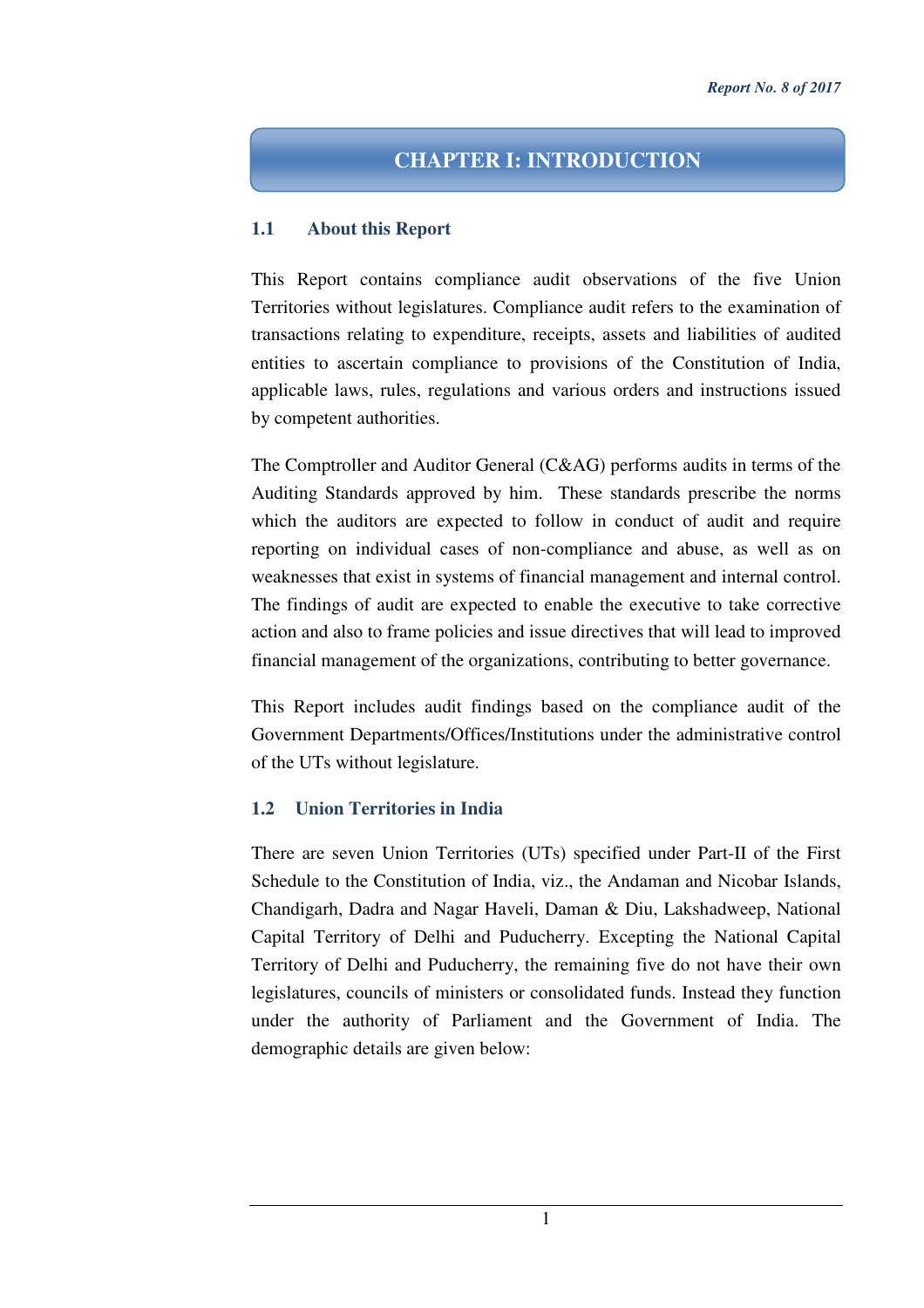#### *Report No. 8 of 2017*

| <b>Name of UTs</b>          |             | <b>Population</b> | <b>Area</b>        |
|-----------------------------|-------------|-------------------|--------------------|
|                             | <b>Male</b> | Female            | $(\text{In km}^2)$ |
| Andaman and Nicobar Islands | 2,02,313    | 1,77,631          | 8,249              |
| Chandigarh                  | 5,80,135    | 4,74,551          | 114                |
| Dadra and Nagar Haveli      | 1,93,157    | 1,49,696          | 491                |
| Daman and Diu               | 1,50,130    | 92,781            | 112                |
| Lakshadweep Islands         | 33,108      | 31,321            | 32                 |

**Demographic details<sup>1</sup> of UTs without legislature** 

## **1.3 Administrative arrangements**

Under the Government of India (Allocation of Business) Rules, 1961, the Ministry of Home Affairs (MHA) is the nodal ministry for legislative matters, finance and budget and services for the UTs. Each UT functions under an Administrator appointed by the President under Article 239 of the Constitution of India. In the Andaman and Nicobar Islands, the Lt. Governor is designated as the Administrator while the Governor of Punjab is the administrator of Chandigarh. In Dadra and Nagar Haveli, Daman and Diu and Lakshadweep, senior Indian Administrative Service (IAS) officers of the AGMUT cadre are appointed as Administrators. Administrator's Advisory Councils in these UTs advise the administrators. The Home Minister's 'Advisory Committees' in these UTs address general issues relating to the social and economic development of the UTs. The Island Development Authority (IDA) under the Prime Minister facilitates the integration of high level decisions concerning the island UTs of the Andaman and Nicobar Islands and Lakshadweep.

# **1.4 Financial arrangements**

Budgetary matters in respect of UTs are under the administrative control of the Ministry of Home Affairs (MHA). The MHA prepares the Demands for Grants and Detailed Demand for Grants (DDGs) relating to these UTs for the approval of Parliament. While the general administration of the UTs is the responsibility of the MHA, other Ministries/Departments of the Union Government administer funds on the subjects mentioned in Lists I and II, so far as they exist in regard to these territories, of the Seventh Schedule to the Constitution of India. Thus the DDGs also contain the proposals of other ministries and departments regarding the expenditure on these UTs on activities concerning these ministries and departments. Administrators of the

 $\overline{a}$ 1 As per Census 2011.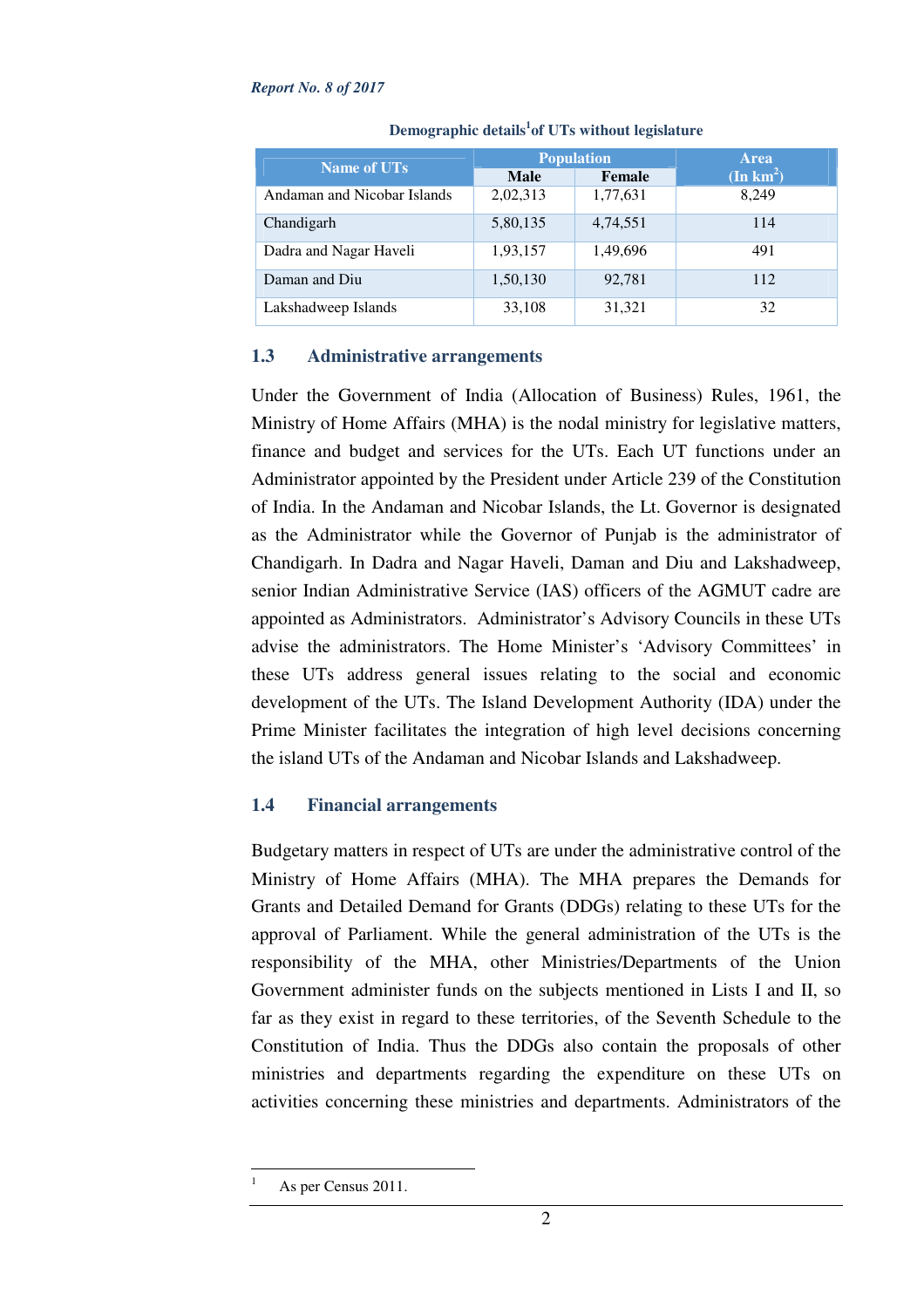$(\bar{\bar{\tau}})$  in crore)

UTs have been delegated financial powers upto a certain  $\lim_{\varepsilon \to 0} i^2$  by MHA for sanction of plan schemes.

### **1.4.1 Provision and Expenditure**

Details of Budgetary allocation and expenditure in the six UTs in 2015-16 are given below:

|                                              |                                            |          |                           |          |                           | $\sim$ 111 $\sim$ 01 $\sim$ 0 |
|----------------------------------------------|--------------------------------------------|----------|---------------------------|----------|---------------------------|-------------------------------|
| <b>Name of Union Territory</b>               | <b>Total</b><br><b>Grant/Appropriation</b> |          | <b>Actual Expenditure</b> |          | <b>Savings (per cent)</b> |                               |
|                                              | Revenue                                    | Capital  | Revenue                   | Capital  | Revenue                   | Capital                       |
| <b>Andaman and Nicobar</b><br><b>Islands</b> | 3,357.13                                   | 792.87   | 3,348.42                  | 767.81   | 8.71<br>$(0.26\%)$        | 25.06<br>$(3.16\%)$           |
| Chandigarh                                   | 3,260.61                                   | 571.01   | 3,192.79                  | 403.32   | 67.82<br>$(2.07\%)$       | 167,69<br>$(29.36\%)$         |
| Dadra and Nagar Haveli                       | 688.12                                     | 389.49   | 686.87                    | 359.31   | 1.25<br>$(0.18\%)$        | 30.18<br>$(7.75\%)$           |
| Daman and Diu                                | 1,377.54                                   | 403.93   | 1,098.52                  | 306.21   | 279.02<br>$(20.26\%)$     | 97.72<br>$(24.19\%)$          |
| Lakshadweep                                  | 1,063.75                                   | 180.03   | 1,049.56                  | 137.19   | 14.19<br>$(1.33\%)$       | 42.84<br>$(23.80\%)$          |
| <b>Total</b>                                 | 9,747.15                                   | 2,337.33 | 9,376.16                  | 1,973.84 | 370.99<br>$(3.80\%)$      | 363.49<br>$(15.55\% )$        |

*Source: Union Government-Appropriation Accounts (Civil)* 

Significant savings occurred under the revenue section in Daman and Diu due to failure of the Administration to finalise purchase of catamarans and finalise tenders for construction of government residential quarters. Savings under the capital section occurred due to HT power consumers shifting to cheaper purchases from the open market under the Open Access Power Purchase Scheme. Since such consumers had opted for open market purchases in the previous year also, the Daman and Diu Administration could have anticipated the lesser power demand in the current year and taken appropriate action at the time of requisitioning annual grants/ appropriations. In the case of Chandigarh, there were significant savings in the capital section under the category relating to transmission and distribution of power, and due to lesser purchase of vehicles than budgeted for, and non-completion of building works relating to elementary and higher education.

3

 $\frac{1}{2}$  $\bar{\xi}$  50 crore where Governor or Lt Governor is the Administrator and  $\bar{\xi}$  25 crore in the remaining UTs.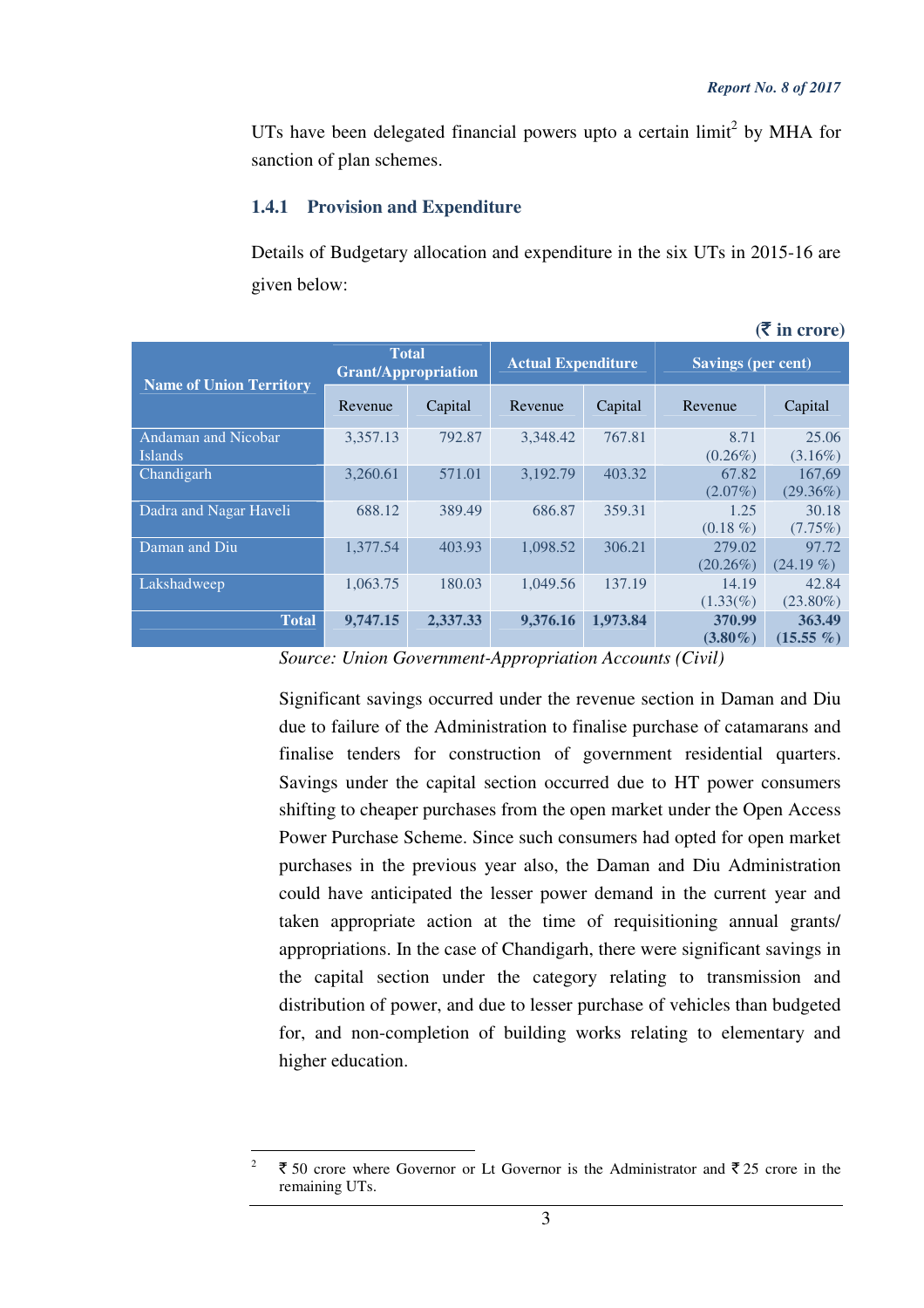#### *Report No. 8 of 2017*

## **1.4.2 Revenue**

Details of tax and non-tax revenues raised by the administrations of the UTs without legislatures in 2015-16 are given below:

| <b>Union Territory</b>    | <b>Tax</b> | <b>Non-Tax</b> | <b>Total</b> |
|---------------------------|------------|----------------|--------------|
| Andaman & Nicobar Islands | 101.15     | 259.20         | 360.35       |
|                           |            |                |              |
| Chandigarh                | 2,111.52   | 967.10         | 3,078.62     |
|                           |            |                |              |
| Dadra and Nagar Haveli    | 853.97     | 21.95          | 875.92       |
|                           |            |                |              |
| Daman and Diu             | 924.58     | 82.87          | 1,007.45     |
|                           |            |                |              |
| Lakshadweep Islands       | 0.84       | 85.85          | 86.69        |
|                           |            |                |              |
| <b>Total</b>              | 3,992.06   | 1,416.97       | 5,409.03     |

*Source: Statements of Central Transactions (SCT) furnished by UTs to Ministry of Finance* 

In the Andaman and Nicobar Islands and Dadra and Nagar Haveli, land revenue and state excise were significant contributors to revenue. Dadra and Nagar Haveli witnessed increase in tax collection in 2015-16 due to revision of excise duty, renewal of excise licences and increase in the rate of VAT, while non-tax revenue showed increase under all receipt heads. Sales Tax was the major constituent of tax revenues in Chandigarh. In Lakshadweep, education, sports, art, culture and fisheries were the major contributors to revenue.

## **1.5 Planning and conduct of audit**

The audit process starts with of risks based assessment of expenditure incurred, criticality/complexity of activities, delegated financial powers, overall position of internal controls, concerns of the stakeholders, and previous audit findings. The frequency and extent of audit are decided on the basis of such risk assessment. On completion of audit, Inspection Reports (IRs) containing audit findings are issued to the heads of the departments of the audited entity. Important audit observations arising out of these Inspection Reports are processed for inclusion in the Audit Reports of the Comptroller and Auditor General of India, and submitted to the President of India under Article 151 of the Constitution of India.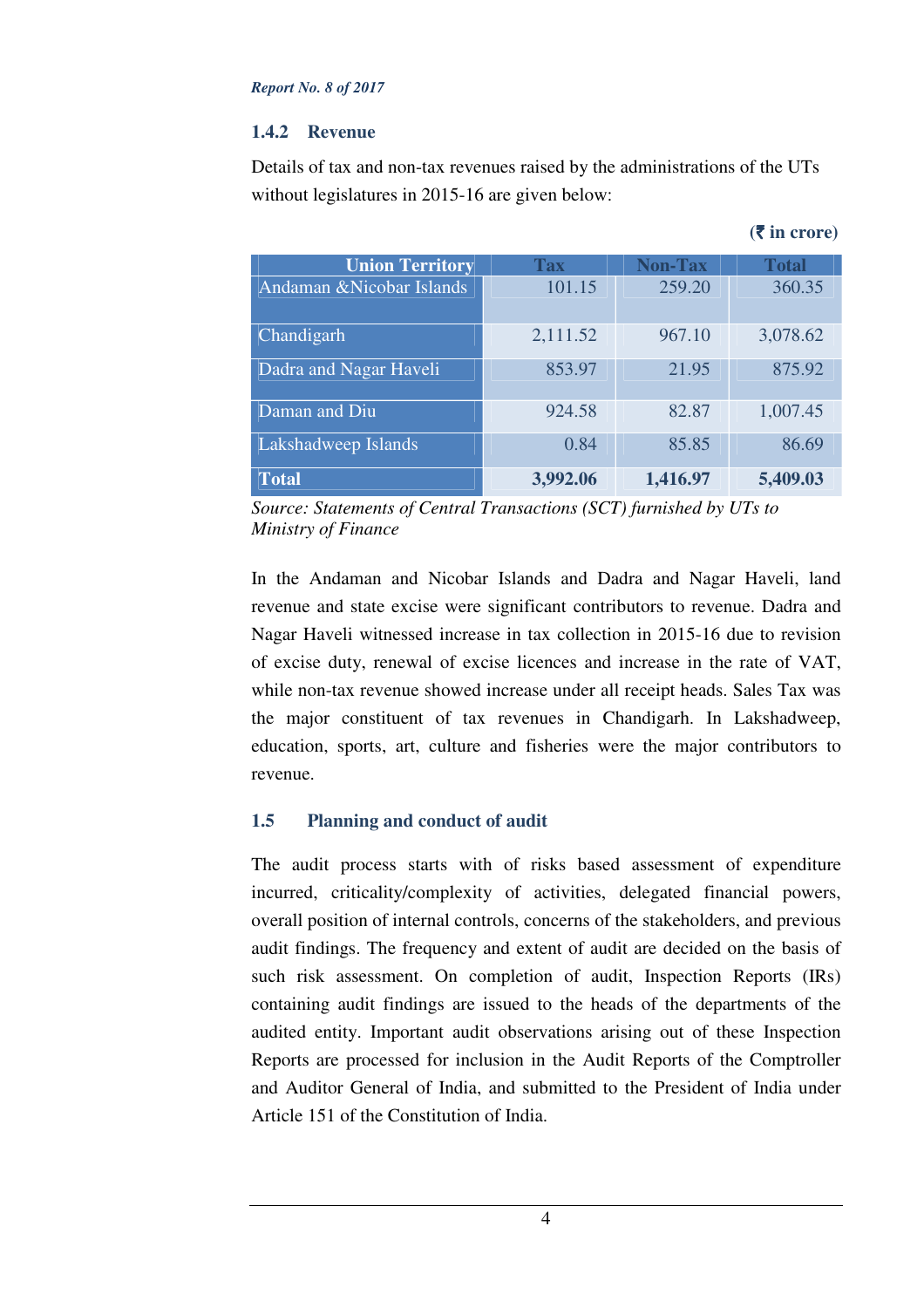During 2015-16, Audit covered 260 units under the control of the five UTs without legislatures.

## **1.6 Responsiveness of the Government to audit**

Intelligent, prompt and vigorous pursuance of objections and timely reporting of important irregularities to Government are essential for ensuring that the Audit Reports serve their intended purpose and Government derives their full value. The responsibility for the settlement of objections devolves primarily upon the disbursing officers, heads of offices and controlling authorities, who are required to comply with the observations contained in the IRs, rectify the defects and omissions promptly and report their compliance to audit within four weeks of receipt of the IRs. Periodical reminders are issued to the heads of departments requesting them to furnish the replies expeditiously. As of 31 March 2016, 2,012 IRs containing 8,112 audit paragraphs were outstanding for settlement in respect of various departments/institutions under the five UTs without legislature.

## **1.7 Follow-up on Audit Reports**

The Lok Sabha Secretariat issued instructions in April 1982 to all Ministries to furnish notes to the Ministry of Finance (Department of Expenditure), indicating remedial/corrective action taken on various paragraphs contained in the Audit Reports, soon after these were laid on the Table of the House.

In their Ninth Report (Eleventh Lok Sabha) presented to the Parliament on 22 April 1997, the Public Accounts Committee (PAC) desired that Action Taken Notes (ATNs) on all paragraphs pertaining to the Audit Reports for the year ended March 1996 onwards be submitted to them duly vetted by Audit, within four months from the laying of the Reports in Parliament.

Audit observed that 24 ATNs pertaining to the Audit Report of the C&AG for the period 31 March 2015 were pending. Details are given in **Appendix-I.**

## **1.8 Response of the Union Territories to draft paragraphs**

On the recommendation of the PAC, Ministry of Finance issued directions to all Ministries in June 1960 to send their responses to the draft paragraphs proposed for inclusion in the Report of the Comptroller and Auditor General of India within six weeks of receipt of the paragraphs.